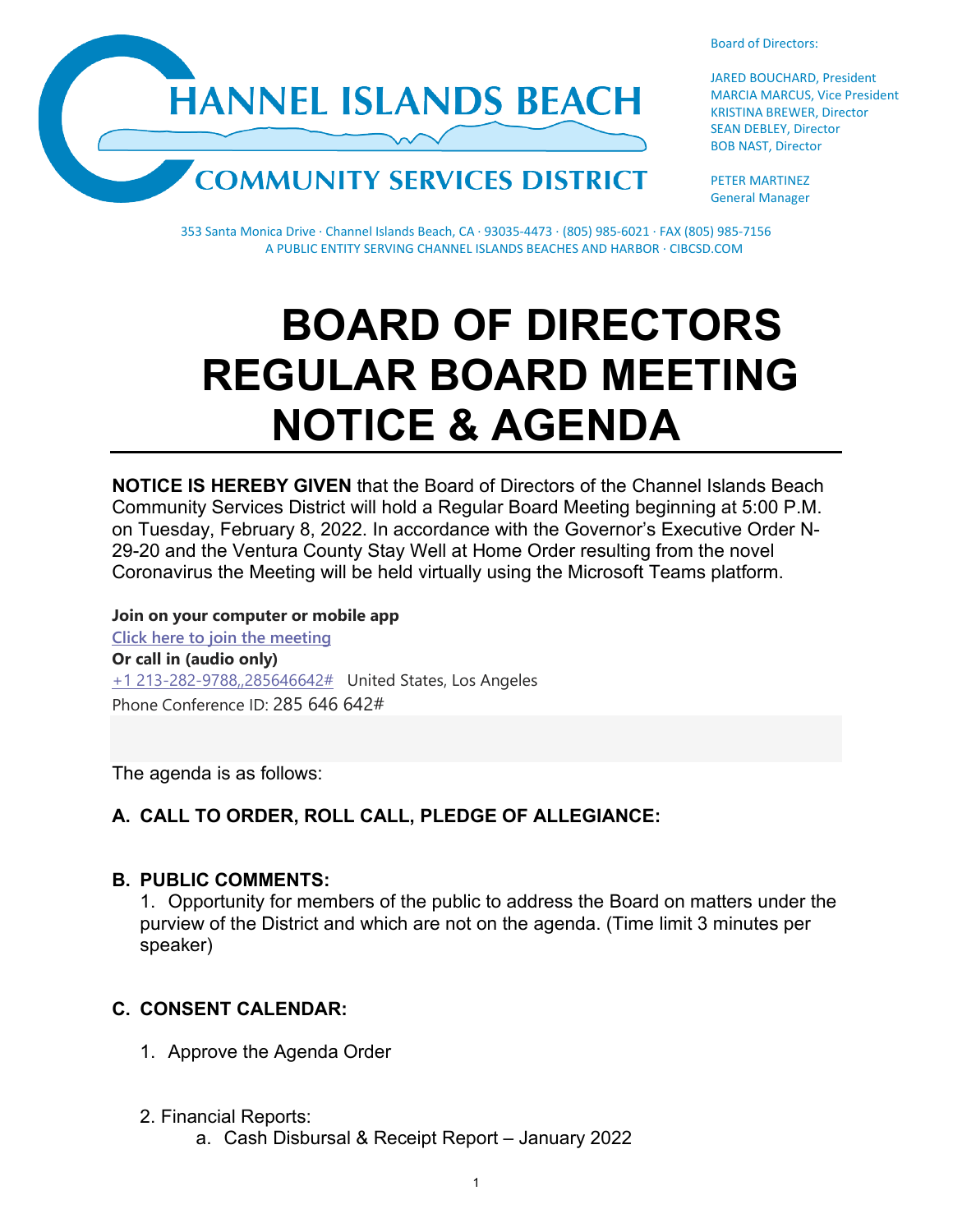3. Minutes:

a. January 11, 2022, Regular Board Meeting

# **D. SPECIAL PRESENTATION:**

1. Presentation by City of Port Hueneme on Proposed Extension of Cross Base Pipeline Project – Don Villafana.

# **E. ACTION CALENDAR:**

# **1. CONSIDERATION AND ADOPTION OF RESOLUTION NO. 22-02 ENABLING CONTINUED USE OF REMOTE TELECONFERENCE MEETINGS IN ACCORDANCE WITH ASSEMBLY BILL 361**

Recommendation:

1) It is recommended the Board adopt Resolution No. 22-02 authorizing remote teleconference meetings of the Legislative Bodies of the Channel Islands Beach Community Services District for the period of February 9, 2022, to March 9, 2022.

# **2. COVID-19 CSDA RELIEF FUNDING**

Recommendation:

1) Board to consider and approve staff's recommendation to apply the COVID-19 Relief Funding to cover bad debt for water and sewer bills accrued from March 2020 through June 2021 due to the public health emergency.

#### **3. REVIEW AND ADOPTION OF RESOLUTION 22-03 ELECTING TO BE SUBJECT TO THE PUBLIC EMPLOYEE'S MEDICAL AND HOSPITAL CARE ACT AT AN EQUAL AMOUNT FOR EMPLOYEES AND ANNUITANTS**

Recommendation 1) Approve Resolution 22-03

## **4. APPOINTMENT OF REAL PROPERTY NEGOTIATOR GENERAL MANAGER MARTINEZ FOR CROSS BASE PIPELINE - PARTY TO BE NEGOTIATED WITH CITY OF PORT HUENEME.**

Recommendation:

1) It is recommended that the Board appoint General Manager Martinez as the Real Property Negotiator for the cross base pipeline – party to be negotiated with City of Port Hueneme.